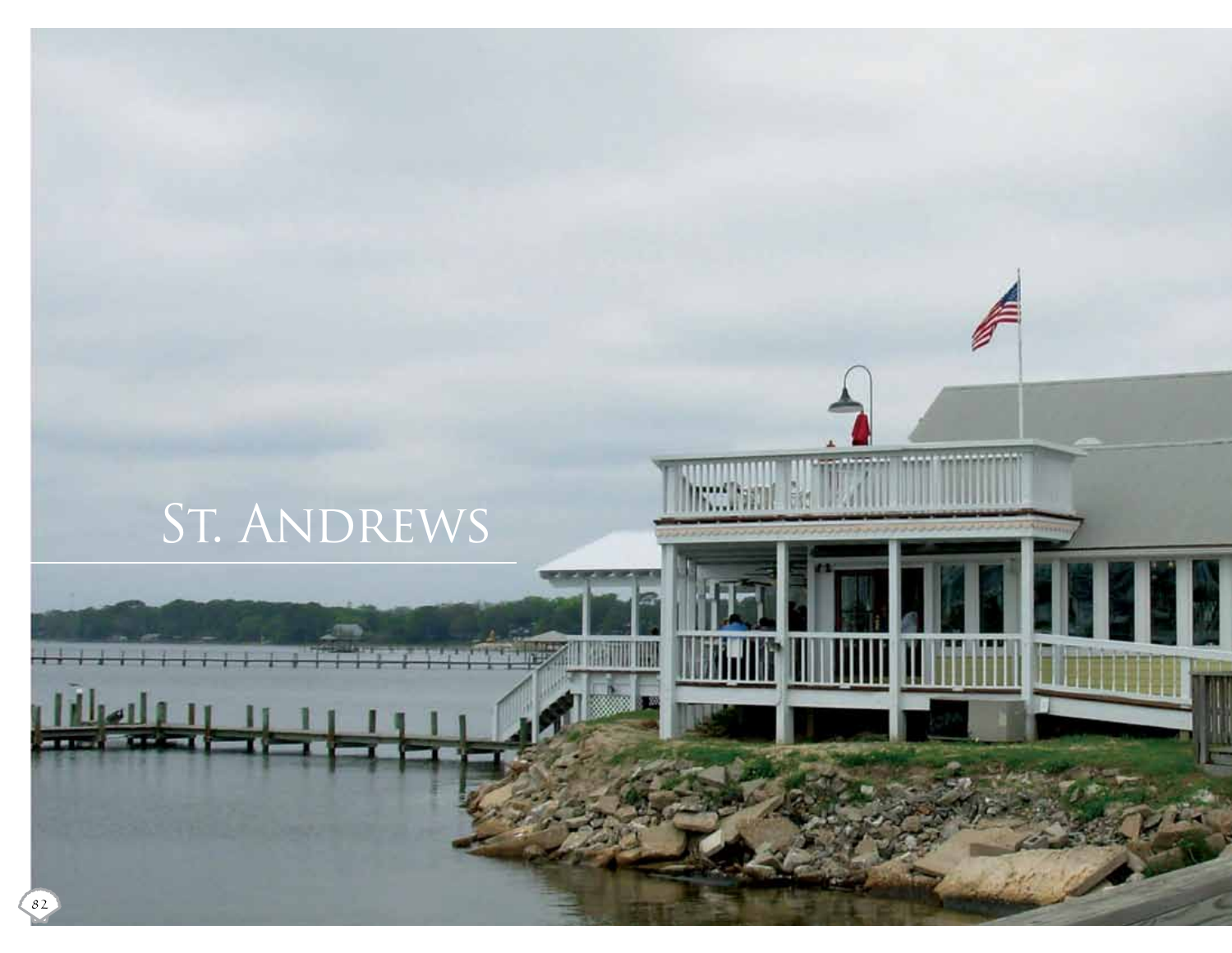

## **St. Andrews**

## **Community Snapshot**

**MISSION:** "To organize and manage the revitalization of St. Andrews through a comprehensive revitalization strategy, advocate public and private partnerships, and promote economic development while preserving the scope, character, and identity of the area."

**DESIGNATION:** 1997

**APPLICANT:** City of Panama City

**STATUS:** Active; meets monthly; Partnership established as a nonprofit organization.

**PARTNERS:** St. Andrews Community Redevelopment Agency; AmSouth Bank; Florida Department of Health; Surfside Middle School; University of West Florida; Florida Humanities Council; Florida Department of Transportation; Florida Department of Environmental Protection; All Departments in the City of Panama City.

**KEY ACCOMPLISHMENTS:** Construction of Bayside Boardwalk and gazebos; renovation of the publishing building for Waterfronts office; façade grant program; bird trail; boat ramp enhancements; neighborhood design overlay; Beck Avenue streetscape improvements; business recruitment plan and market study.

**CURRENT CHALLENGES:** Attracting desired commercial enterprise.

## **FLORIDA ASSESSMENT OF COASTAL TRENDS DATA:**

| <b>Number of Active Volunteers:</b> | <b>150'</b>  |
|-------------------------------------|--------------|
| <b>Public Dollars Contributed:</b>  | S7 million   |
| <b>Private Dollars Contributed:</b> | \$38 million |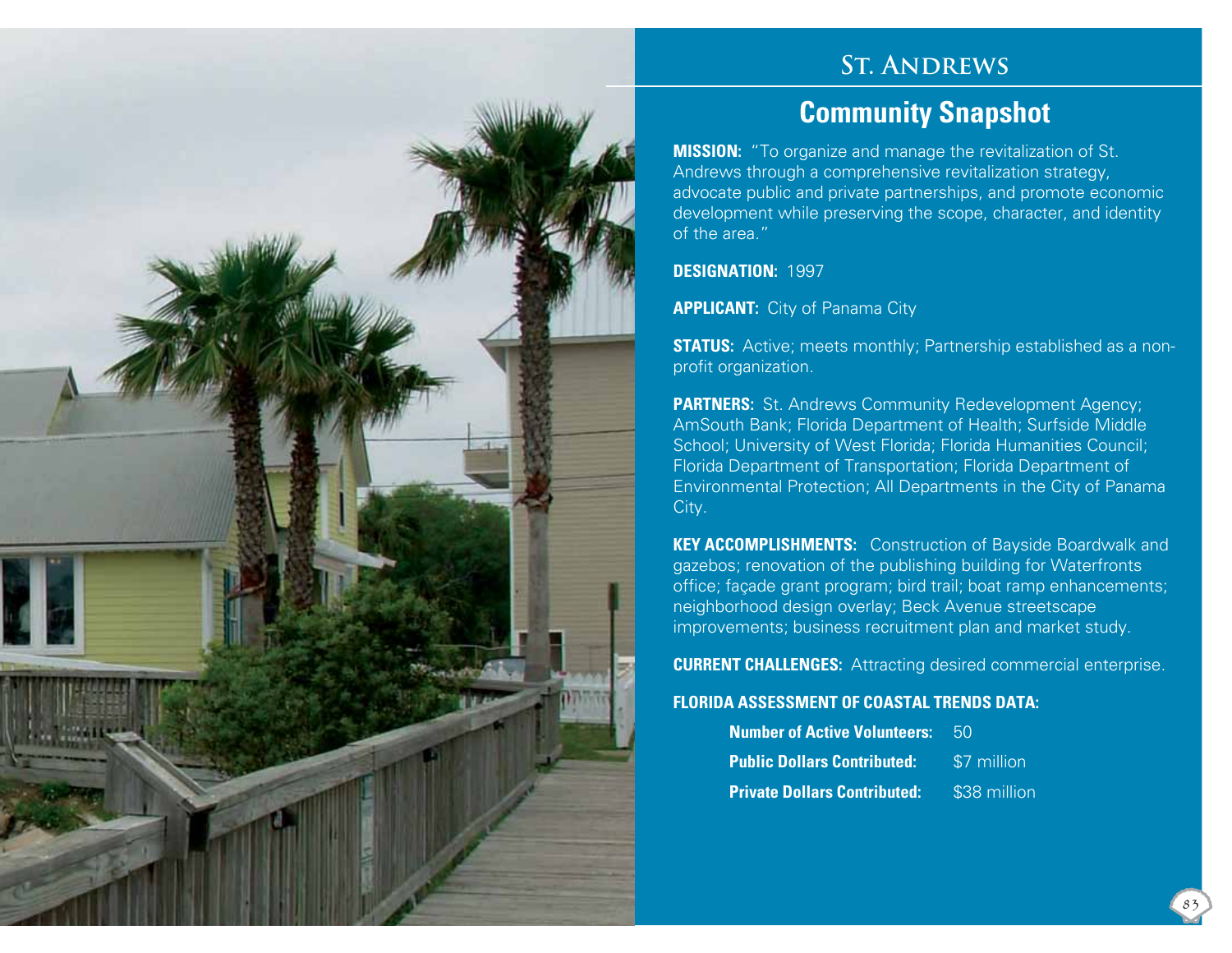## St. Andrews



St. Andrews, a historic community within the City of Panama City on St. Andrews Bay, is one of Florida's oldest known settlements, with artifacts and middens attesting to a legacy of Native Americans dating back many thousands of years. The area has historic ties to a few of its sister Waterfronts Communities — it was slated in the early 1800s by St. Joseph (Port St. Joe) as a seaport, and an entrepreneur from Bagdad developed a large saw mill near St. Andrews in the late 1800s. During the Civil War, it was a strategic supplier of salt to the Confederate troops, which made it a target for the North. Many raids were made in the area by Federal troops, and eventually the town was destroyed in 1863.

The town flourished again in the late 1800s with salt, fishing, boat building and shipping along the Gulf coast. About this time, the St. Andrews Bay Railroad, Land, and Mining Co., locally known as the Cincinnati Company because they were based in that town in Ohio, advertised mail-order real estate. Homes in historic Cincinnati Hill and other neighborhoods date from that era. St. Andrews is known as one of the first communities in Florida to fall victim to the Florida purchase-by-mail land schemes; the town could have had a population rivaling the City of Fort Lauderdale by the turn of the century — had everyone who had purchased a lot for \$1 actually developed their property (or had their property been developable). The area was marketed by mail order as:

"The loveliest location in all Florida. In a land where the genial climate *of a winterless round of years will reward your every effort with the*  most bountiful harvests; where the summers are joyous seasons of refreshing breezes and invigorating nights of cool and healthful slumber; *and where the winters are but bewitching contrasts to the summers in heightening and intensifying the delicious pleasure of a life in the fairest*  land the sun ever blessed with its genial kiss. There is but one Florida, *and St. Andrews Bay is its brightest jewel."*

Incorporated for a time in the early 1900s, Panama City annexed St. Andrews in 1927. During the Second World War, Panama City became a boat building center and the Air Force developed Tyndall Field, making St. Andrews' restaurants and hotels a destination. Since then, St. Andrews and Panama City grew steadily from the military and growing tourism presence.

By the 1980s, St. Andrews' historic commercial district saw an economic decline as interest in condominium development in Panama City Beach soared. The City declared the area blighted in 1989 and established a Community Redevelopment Area, and after a slow start to revitalization, applied for a Coastal Partnership Initiative Grant to develop a vision for the area. In 1994, the Oaks by the Bay Park was purchased and the visioning process drew more than 200 citizens within and around the district to participate.

By the time the City was designated a Waterfronts Florida Community in 1997, the vision was complete. The vision was broken down into five focus areas:

- Economic Development increase visitation to St. Andrews, assist current businesses, and attract new businesses and developments in keeping with the community vision.
- Design and Planning employ traditional town planning approach compatible with vision of St. Andrews as a historic village, and promote St. Andrews' environmental quality and provide for public access and enjoyment of natural resources; and promote a clean, green appearance.
- Promotion develop a regular calendar of festivals and events to attract people to St. Andrews, find individuals and organizations to carry out these events, and carry out joint advertising campaigns through various media.